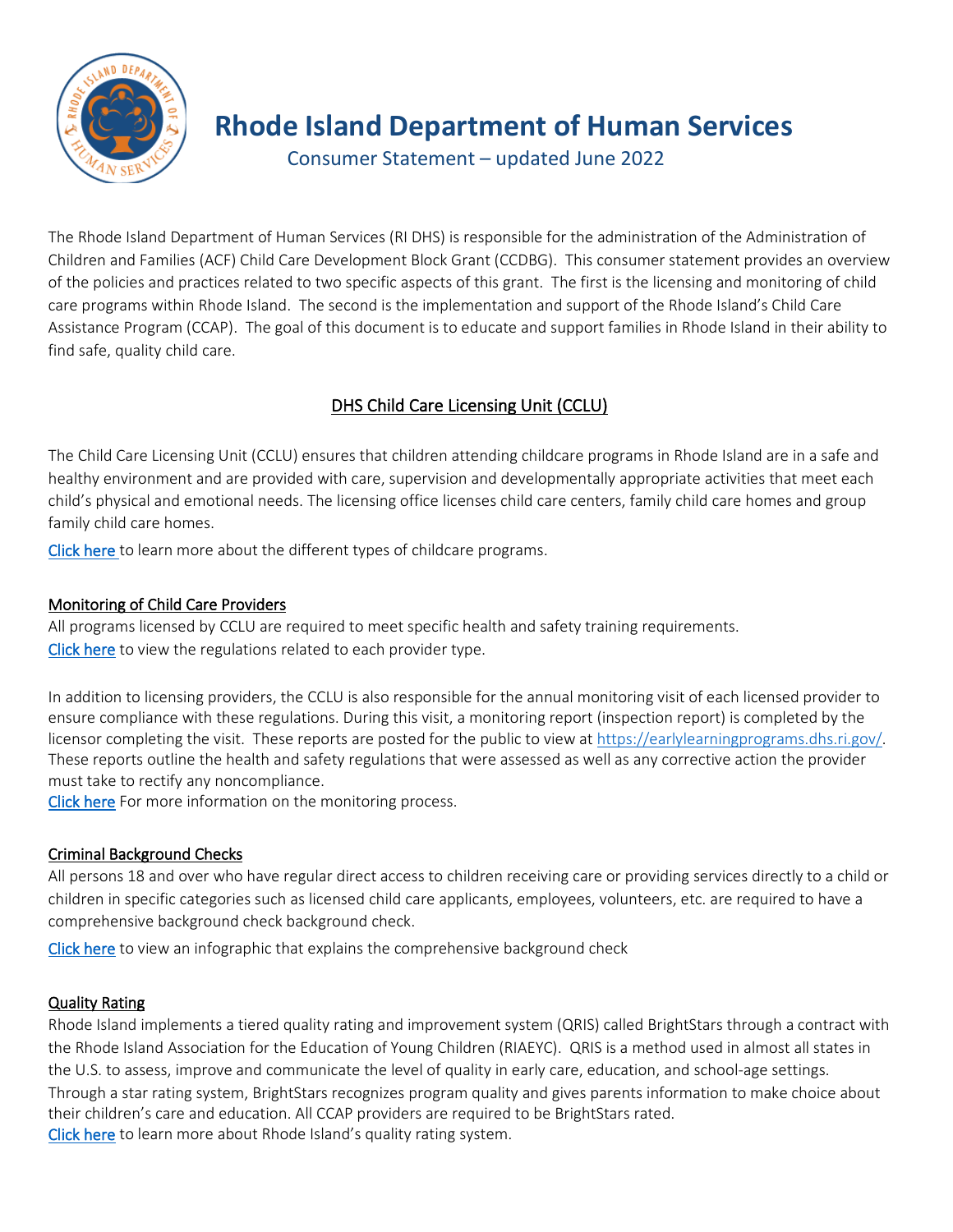#### Childcare Resource and Referral Services

BrightStars also serves as Rhode Island's Resource and Referral Agency. They assist families in identifying childcare options in their area, including family childcare homes, childcare centers, school age programs and summer camps. Families can call (401) 739-6100 or 1-855-398-7605 to speak with a childcare referral specialist.

[Click here](http://www.earlyeducationmatters.org/) for more information about this service.

#### How to Report a Concern About a Child Care Provider

Complaints regarding licensed child care providers are handled either by the CCLU or by Child Protective Services (CPS) at the Department of Children Youth and Families (DCYF.) Regardless of where the complaint begins, the Child Care Licensing Unit maintains information regarding all complaints received,investigative action taken and resolutions.

All persons in Rhode Island are required by law (RIGL 40-11-3) to report known or suspected cases of child abuse and/or neglect to the Department of Children, Youth and Families within 24 hours of becoming aware of such abuse/neglect (1- 800-RI-CHILD.) If an individual has a concern that is regulatory in nature that does not rise to the level of a potential child abuse or neglect, that person should call the DHS Licensing Unit at 401-462-3009 or email the Unit at [DHS.Childcarelicensing@dhs.ri.gov.](mailto:DHS.Childcarelicensing@dhs.ri.gov)

## Rhode Island's Child Care Assistance Program (CCAP)

CCAP provides financial support for all eligible families with young children. By removing the expense of childcare as a barrier to employment, we hope to promote self-sufficiency for all Rhode Island citizens.

The Child Care Assistance Program can subsidize the cost of child care for families that reside in Rhode Island, are US citizens or legal residents and with children under the age of 13. The age can be extended to 18 if the child has special needs.

Child Care Assistance is available to:

- Low-income families who meet guidelines and are working a minimum of 20 hours per week and above RIminimum wage.
- Families participating in training, apprenticeship, internship, on-the-job training, work experience, work immersion sponsored by the Governor's Workforce Board, who need child care in order to take part in these job readiness/training opportunities.
- Families participating in the RI Works program.
- Pregnant/Parenting Teens participating in DHS' Youth Success program

Also available to families is Transitional Child Care which allows families already participating in the CCAP program to remain eligible for the subsidy program if their income income does not exceed 300% of the federal poverty level (as of July 1, 2022)

If you have questions regarding accessing/applying for CCAP, you can contact the Department of Human Services at 1-855- MY-RIDHS (1-855-697-4347) or visit, [https://healthyrhode.ri.gov/HIXWebI3/DisplayRIServices.](https://healthyrhode.ri.gov/HIXWebI3/DisplayRIServices)

#### Suspension and Expulsion Policy for Children Served in CCAP-Approved Early Learning Programs:

Suspension and expulsion are practices which are not supported in CCAP programs unless all other options have been exhausted. Suspension and expulsion are generally not considered to be in the best interest of children and families. In general, when CCAP providers have a child they are concerned about, they must first work with the child's teacher and community supports, such as SUCCESS, in order to formulate a plan for supporting the child in the classroom. During this